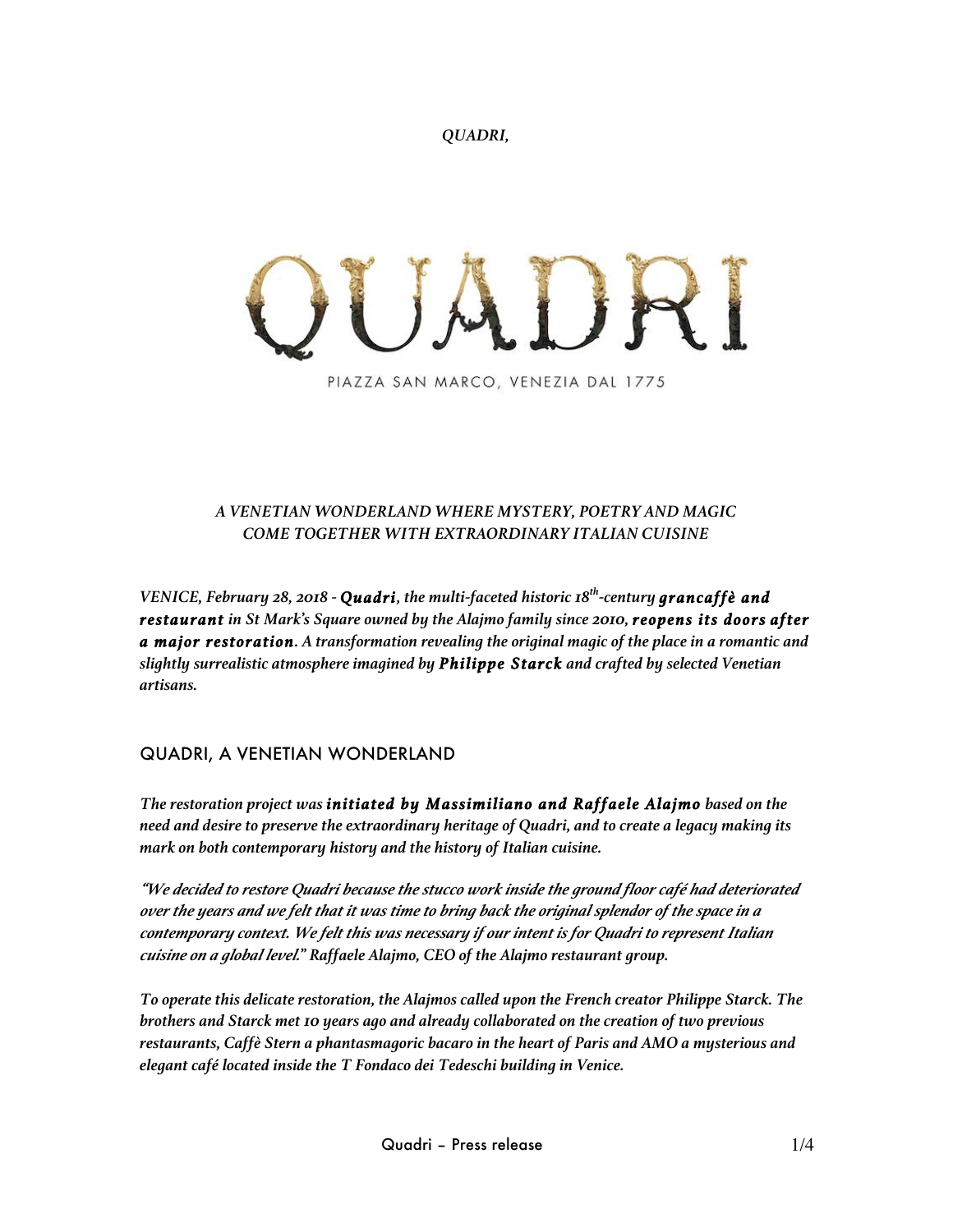*This new collaboration began with a love story; a human love story and a love story for Venice, its mystery and elegance. Quadri is a place that belongs to Venice, completely Venetian in its respected essence, and revealed by magic.*

*"The concept of Quadri simply is Quadri. Quadri was extraordinary, except it was little sleepy. Out of respect, love and intelligence, we didn't want to change such a powerful concentration of mystery, beauty, oddity and poetry. We simply looked for its wonders, and we discovered a wonderland.* 

*Everything here is a mental game, with its own magical little music. Hidden fertile surprises come to life everywhere; on the walls with the fabric, in the lights with the surrealistic chandeliers and in the chimeric taxidermy collection that inhabits the place; the animals came here and wings grew on their backs, becoming fantasy creatures like the mythical winged Lion of Venice.* 

*This dream partly comes from my brain, my heart and my folly; yet we needed hands to make it a reality. And the secret of Quadri's absolute quality is the Venetian artisans." Ph.S* 

### QUADRI, MADE IN VENICE

*Philippe Starck and the Alajmo brothers named Marino Folin, architect and exdirector of the IUAV architecture university, to oversee the work of the best traditional Venetian artisans. Folin was also responsible for contacting local government officials in charge of preserving the artistic heritage of the city and getting their approval on all aspects of the restoration.* 

*"The important cultural investment made with this restoration was that of involving Venetian artisans, many of whose small family business date back to the 1800 and 1900s," says Marino Folin*

*Naturally, Venice itself dictated most of the restoration decisions. One major issue was the phenomenon of acqua alta, the particularly high tides that cause temporary flooding. Quadri is located in one of the lowest parts of the city and the water that enters with each peak tide leaves its mark on the walls and furniture. Rather than fight the inevitable, Starck decided to highlight the effects of the high water by selecting unvarnished brass for the legs of the tables, the reception desk at the entrance and everything else in contact with the floor. The idea is that the metal will oxidize and change color over time, revealing by the changing tide levels, the pulse of the city.* 

*The acqua alta parameter is also illustrated in the new graphic identity of the place developed with GBH, a British creative agency that has long been working with Starck. One significant example is the brass lettering that hangs over the entrance on St Mark's square. Letters were removed and taken to the only foundry left in Venice, Fonderia Valese. The lower half of the letters was left naturally oxidized, while the top half was polished to a gleaming gold, a visual reference to the fine-dining restaurant, Ristorante Quadri, located upstairs which is not affected by the water.* 

*The restoration of the walls of the ground floor café and bistro, Grancaffè Quadri and Quadrino, was carried out by expert art restorers Anna de Spirt and Adriana Spagnol,*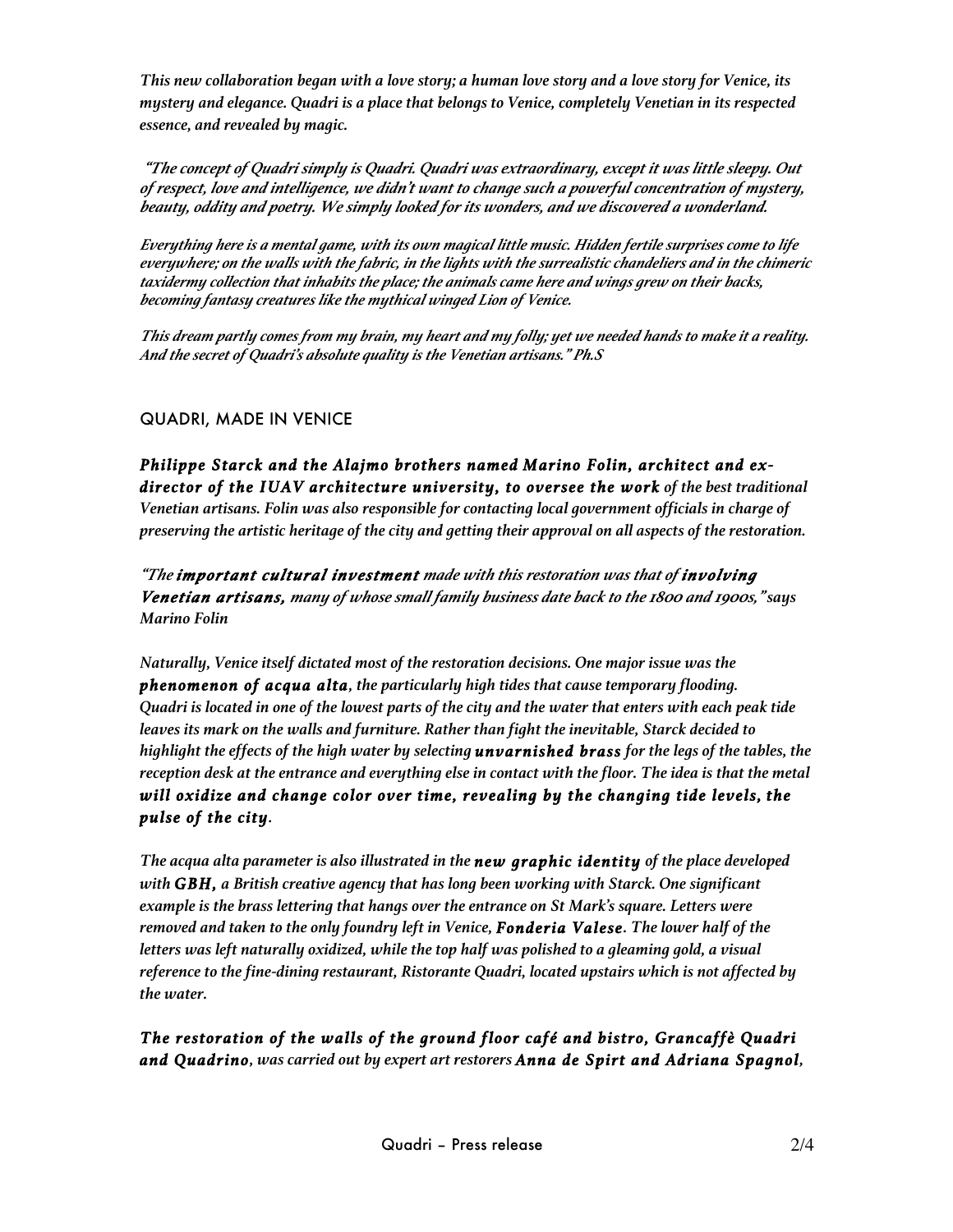*who were able to peel back layers of paint to reveal the original stuccowork from the late 1800s and early 1900s.* 

*Inside Ristorante Quadri on the first floor, Starck's influence is evident in the décor and the recovery of original architectural details. The previously deep red wall covering is now a rich golden brown. Tessitura Bevilacqua, a historic Venetian fabric maker, produced both the old and new fabrics. During a visit to the poetically ancestral Bevilacqua atelier, Starck selected a fabric made in around 1550 as his model for a pattern that repeats across the room. Then the French creator twisted it to add humor and mental games into the idea of tradition and quality. The depicted faces are these of the Alajmo brothers, and horse-drawn carriages and gondolas give way to satellites and astronauts.*

*The large Rezzonico-style Murano glass chandelier from the 1930s was completely restored and hung alongside a new chandelier of the same dimensions and style, but with surrealistic dripping glass details. For both the restoration and the creation of the new chandelier, Philippe Starck called on Aristide Najean. The incredibly talented Frenchman who studied with the greatest Venetian glassblowers, has been living and working in Murano since 1985.* 

*The painted carpets that lie on the floor of the restaurant were designed by Ara Starck. When painting the carpets, she created a complex game in which central figures move in a phantasmagorical world as a reflection of our subconscious and an invitation to dream. "These carpets are paintings; we cannot describe or name them," says Philippe Starck. "They speak for everything that is inside us and we do not know."*

*And because Venice would not be Venice without mirrors, the Barbini brothers, a family of master glass blowers that has been working in Murano since 1570 and who produced all the mirrors that hang in the Palace of Versailles, were chosen to craft the entrance large mirror and the smaller ones in the bathrooms, all inspired by century-old designs.*

*The wooden frames that hold the large windows looking out onto St. Mark's Square were also restored, thanks to the work of Venetian carpentry firm Capovilla.*

# A CUISINE INSPIRED BY THE CITY

*Ristorante Quadri represents the contemporary expression of traditional Italian and Venetian dishes. The fish arrives fresh from the Rialto market each day, as does the produce, based on seasonal availability.* 

*"The cuisine of Quadri is intrinsically tied to and influenced by the space in a process of reciprocal intermingling that occurs over time. Just as the past and the present flow into the future, food and cuisine are influenced by the past not only in terms of ingredients, but also service. So, the gastronomy we offer is based on place, Venetian traditions, the lagoon and its ingredients, historically re-contextualized to the present day through a new luminosity that gives the food greater depth." Massimiliano Alajmo*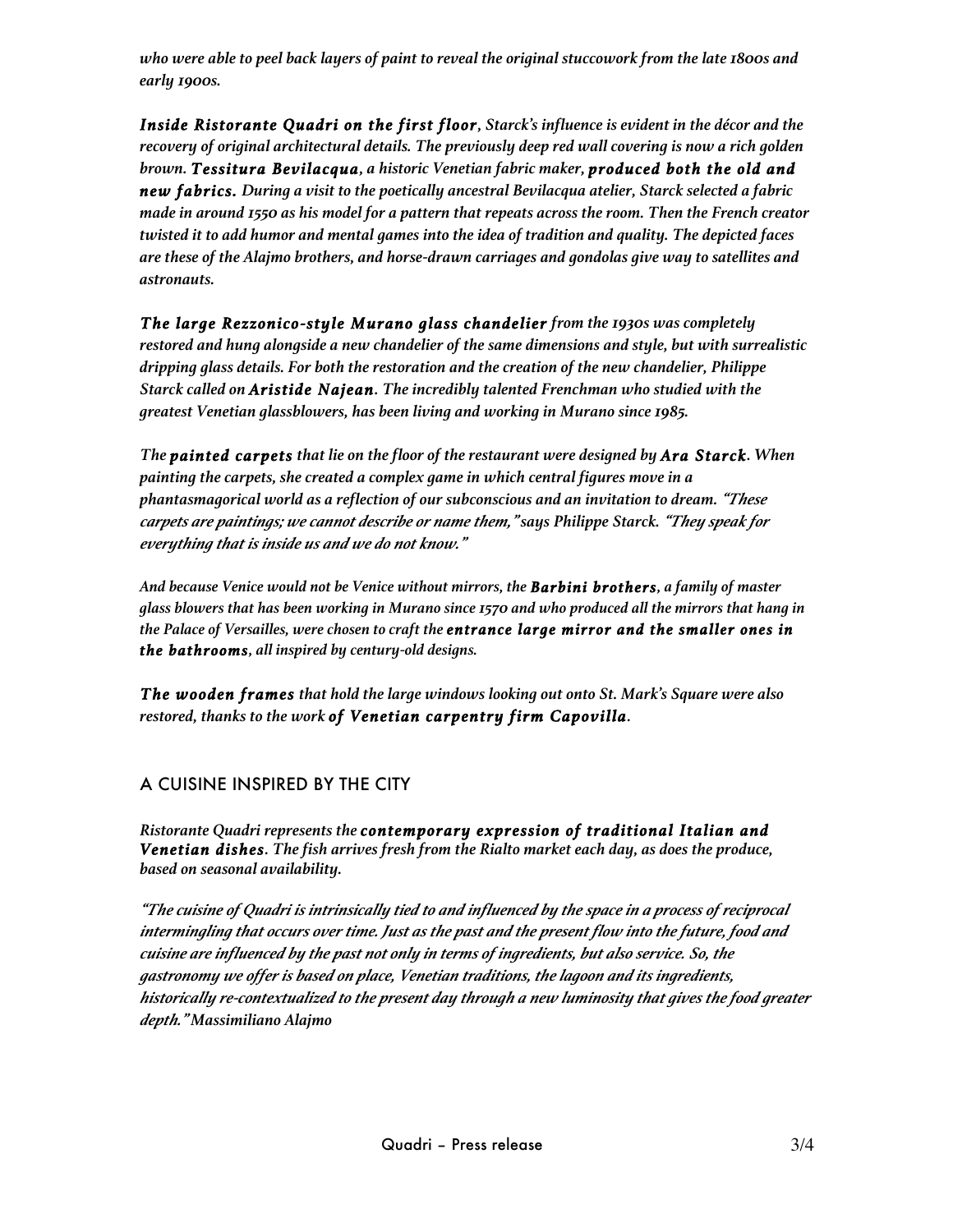*The Ristorante Quadri menu is presented as three tasting menus—Max, Raf and Quattro Atti (Four Acts)—but guests can also choose to order two or three courses, selecting from any of the dishes on the three menus.* 

*A new addition, the Quattro Atti tasting menu was designed so that all the dishes are served in the center of the table and shared among the guests, making for a convivial experience. The food is presented on a variety of mismatched plates and dishes designed by the Alajmo brothers to have a Venetian feel.* 

*The dining room staff has also been given new uniforms that break with tradition, custom-made to evoke the look of a noble Venetian entertaining guests at home.* 

*Ristorante Quadri, the only restaurant located in St. Mark's Square, received its first Michelin star in 2012.*

*As a gift to Venice, a city still home to a wealth of people, professions and ancient skills, the Alajmo brothers have produced a 40-minute documentary on the entire restoration project. The film will be finished by mid-March and available on www.alajmo.it, while a preview can currently be viewed on the website.* 



Open everyday 9.00 - 24.00



Open everyday lunch 12.00 - 15.00 dinner 19.00 - 22.30



Open from tuesday to sunday lunch 12.30 - 14.30 dinner 19.30 - 22.30

*Piazza San Marco, 121 30124 Venezia (VE)) Tel. 041 5222105 www.alajmo.it/Quadri info@caffequadri.it FACEBOOK: Gran Caffè Quadri INSTAGRAM: @grancaffequadri*

**A LA JMO PRESS C O N TA C T** marisa.huff@alajmo.it +39 333 9166663

#### ALAJMO FAMILY

*The world's youngest three-star Michelin chef, Massimiliano (Max) Alajmo is esteemed by both his clients and peers for his clever interpretation of traditional Italian flavors. Together with his brother Raffaele (Raf), C.E.O. and maître des lieux of the Alajmo restaurant group, Max oversees the kitchens of the Alajmo family's ten restaurants, a line of food products and a special events business all from Le Calandre, his vibrant culinary laboratory. www.alajmo.it FACEBOOK: @rafemaxalajmo INSTAGRAM:@alajmobros*